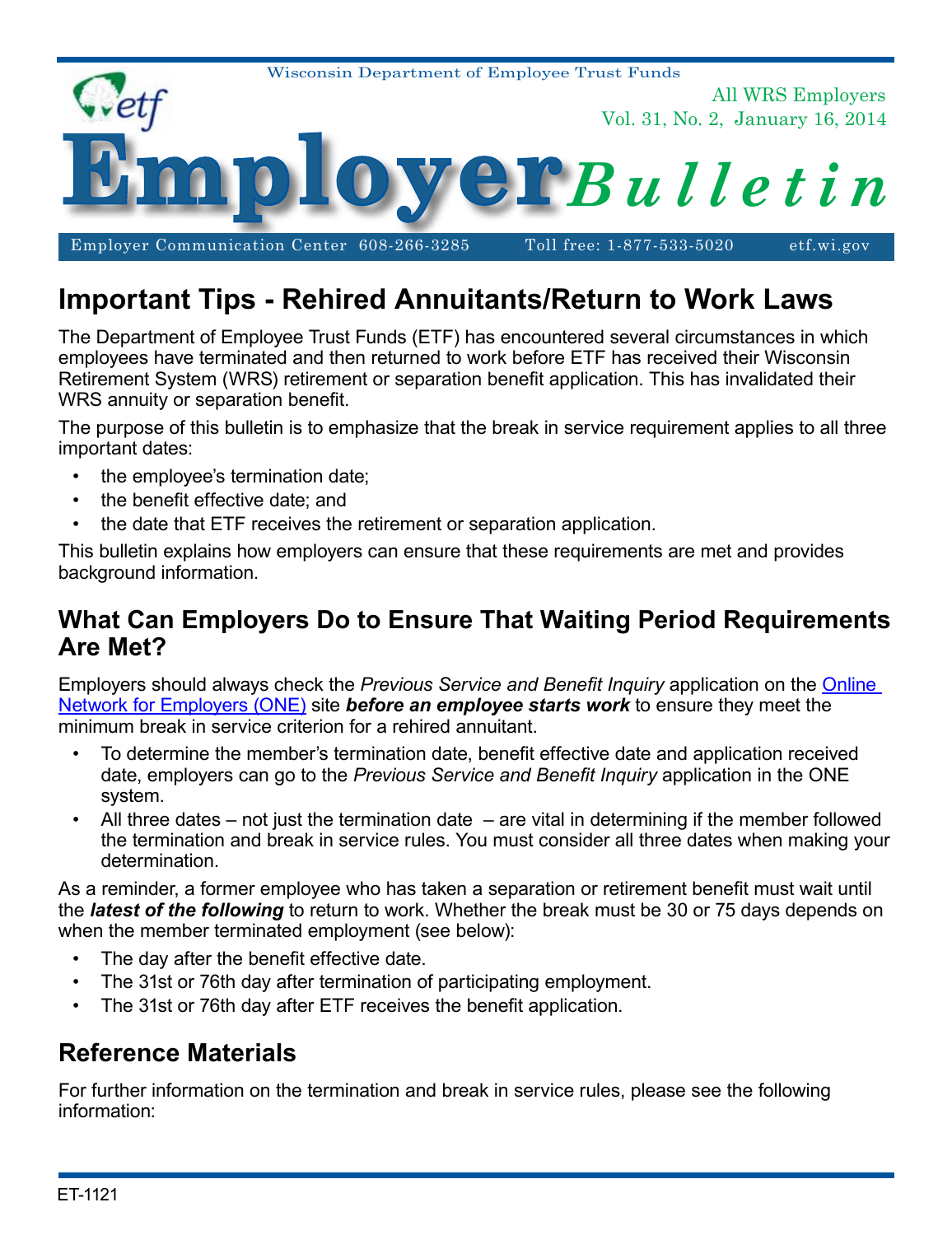### **Internal Revenue Code Requirements**

The WRS is a federal Internal Revenue Code § 401 (a) defined benefit plan. Under rules of the IRS, ETF is prohibited from paying benefits to a member unless the member has both:

- a good-faith termination from employment, as outlined in subchapter 1402 of the *[WRS](http://etf.wi.gov/employers/manual_wrs.htm)  [Administration Manual](http://etf.wi.gov/employers/manual_wrs.htm)* (ET-1127), and
- a minimum required break in service, as outlined in [subchapter 1401](http://etf.wi.gov/employers/wrschap14.pdf) of the *WRS Administration Manual*.

Employers must be aware of these two requirements when hiring people who have previously worked under the WRS, particularly those who are currently annuitants. It is important that all employers become familiar with WRS rules governing participation and coverage provisions to ensure accurate reporting and to avoid any potentially negative effects on an employee's benefits. The guidelines outlined below will assist you in evaluating whether all requirements of a valid termination and break in service have been satisfied, as well as the possible consequences if these conditions are not met.

This applies to members who are receiving any of the following:

- a retirement annuity.
- a lump sum retirement benefit.
- a separation benefit.

#### **Consequences of Not Meeting the IRS Requirements**

ETF may investigate the termination of any WRS employee to ensure compliance with federal IRC § 401 (a). During an investigation, the burden of demonstrating that a termination was done in good faith and met all termination requirements will fall on the employer and the employee. If ETF determines that the requirements were not met, the employer and employee face the following consequences:

- Any retirement benefit would be considered paid in error. If an annuitant is receiving a monthly retirement benefit, the monthly payments will be discontinued and ETF will collect any monthly payments paid in error. ETF will also collect any lump sum paid in error.
- Once the determination is made that a benefit has been paid in error, the employer is required to report the hours and earnings that would have been reported had the termination not been reported. ETF will assess interest if the earnings adjustment is not part of the current processing year.
- Other ETF-administered benefits such as health, life and income continuation insurance may also be affected. In some cases, insurance coverage may be lost, as Wis. Stat. Chapter 40 does not allow enrollment due to employer error.
- When the employee eventually terminates in good faith, the employer must submit a termination report and the employee must reapply for the retirement or separation benefit.

### **What is a Good Faith Termination?**

A termination, whether voluntary or involuntary, must be made with the good-faith intent of ending the employment relationship. The IRS has focused on the intent of the employee to completely terminate employment with no prior arrangements to return to work for the employer. This means that the work relationship between the employee and the employer has ended and there are no plans to resume it.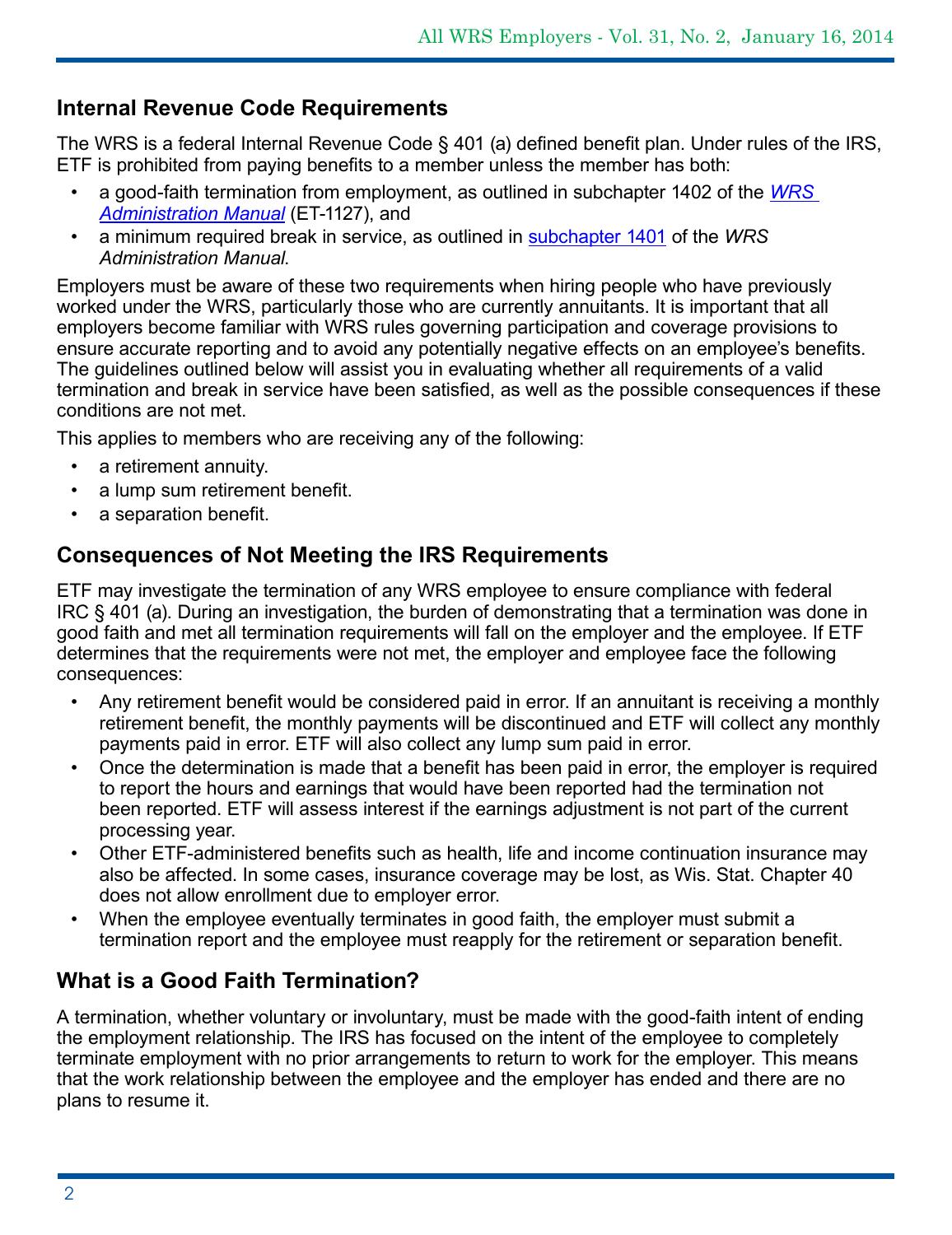A valid termination must meet all six of these conditions:

- 1. The employee ceases to render compensable services to the employer.
- 2. The employee and the employer comply with the employer's policy for voluntary termination.
- 3. The employer has no rights to future services from the employee as of the termination date.
	- This prohibits an enforceable agreement for any future employment with the same employer, even if it does not meet WRS participation standards.
	- This prohibits an enforceable agreement for any future employment with a different WRS employer that would meet WRS participation standards.
- 4. The employee is treated as a former employee.
- 5. The employee has no authority to act on behalf of the employer.
- 6. The employer has paid the employee any accumulated benefits customarily paid to employees at termination.

Contracts or agreements for WRS employment entered into during the break in service period bring into question whether the termination was done in good faith. To ensure compliance with federal IRC § 401 (a), ETF may investigate situations where a contract or agreement was entered into during the break in service period. Refer to subchapter 1404 of the *[WRS Administration Manual](http://etf.wi.gov/employers/manual_wrs.htm)*.

## **What is a Break in Service?**

The Internal Revenue Code does not dictate a specific waiting period, but requires a waiting period that indicates a complete severance of the employment relationship with the former employer(s). Wisconsin state law defines the specific waiting period as 30 days or 75 days, depending on when the annuitant terminated employment.

#### **1. WRS Termination Date is Before July 2, 2013:**

An employee who terminates WRS-covered employment is ineligible for any benefit (including a retirement annuity, a lump sum retirement benefit or a separation benefit) per Wis. Stat. § 40.23 (1) (a) 1. if there is a return to WRS-eligible employment before the **latest** of the following dates:

- The day after the benefit effective date.
- The 31st day after termination of participating employment.
- The 31st day after ETF receives the benefit application.

#### **2. WRS Termination Date is On or After July 2, 2013:**

An employee who terminates WRS-covered employment is ineligible for any benefit (including a retirement annuity, a lump sum retirement benefit or a separation benefit) per Wis. Stat. § 40.23 (1) (a) 1. if there is a return to WRS-eligible employment before the **latest** of the following dates:

- The day after the benefit effective date.
- The 76th day after termination of participating employment.
- The 76th day after ETF receives the benefit application.

### **Additional ETF Resources**

For further explanatory materials, you can review these other ETF resources:

- [Return to Work FAQs](http://etf.wi.gov/news/ht-act20faqs.htm)
- [Rehired Annuitants video](http://etfmedia.wi.gov/main/Play/8bac20c5e9f64be58c76f080e674d2d51d?catalog=b4984f06-1bb7-4b12-a21a-4a49e0340616) (not updated for change in length of break in service time period, but other requirements remain the same).
- Chapter 14 of the *[WRS Administration Manual](http://etf.wi.gov/employers/manual_wrs.htm)* (Termination Rule and Reporting)
- Chapter 15 of the *[WRS Administration Manual](http://etf.wi.gov/employers/manual_wrs.htm)* (Employment of Annuitants)
- Any questions concerning valid terminations, termination conditions, disability termination requirements and breaks in service can be directed to the Employer Communication Center at 608-266-3285 or toll free at 1-877-533-5020.